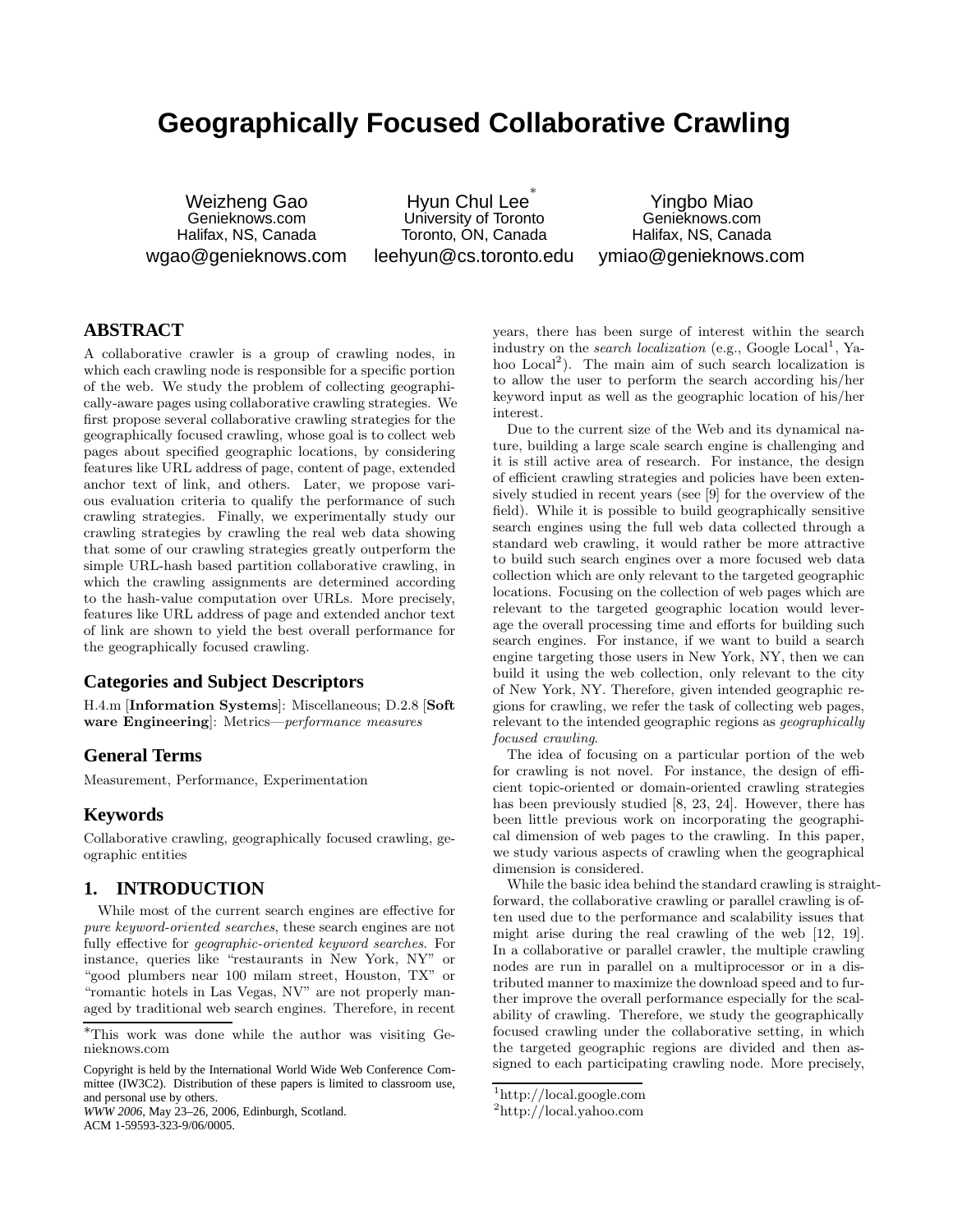in a geographically focused collaborative crawler, there will be a set of geographically focused crawling nodes in which each node is only responsible for collecting those web pages, relevant to its assigned geographic regions. Furthermore, there will be additional set of general crawling nodes which aim to support other geographically focused crawling nodes through the general crawling (download of pages which are not geographically-aware). The main contributions of our paper are follows:

- 1. We propose several geographically focused collaborative crawling strategies whose goal is to collect web pages about the specified geographic regions.
- 2. We propose several evaluation criteria for measuring the performance of a geographically focused crawling strategy.
- 3. We empirically study our proposed crawling strategies by crawling the real web. More specifically, we collect web pages pertinent to the top 100 US cities for each crawling strategy.
- 4. We empirically study geographic locality. That is pages which are geographically related are more likely to be linked compared to those which are not.

The rest of the paper is organized as follows. In Section 2, we introduce some of the previous works related to our geographically focused collaborative crawling. In Section 3, we describe the problem of geographically focused collaborative crawling and then we propose several crawling policies to deal with this type of crawling. In Section 4, we present evaluation models to measure the performance of a geographically focused collaborative crawling strategy. In Section 5, we present results of our experiments with the real web data. Finally, in Section 6, we present final remarks about our work.

#### **2. RELATED WORKS**

A focused crawler is designed to only collect web pages on a specified topic while transversing the web. The basic idea of a focused crawler is to optimize the priority of the unvisited URLs on the crawler frontier so that pages concerning a particular topic are retrieved earlier. Bra et al. [4] propose a focused web crawling method in the context of a client-based real-time search engine. Its crawling strategy is based on the intuition that relevant pages on the topic likely contain links to other pages on the same topic. Thus, the crawler follows more links from relevant pages which are estimated by a binary classifier that uses keyword and regular expression matchings. In spite of its reasonably acceptable performance, it has an important drawback as a relevant page on the topic might be hardly reachable when this page is not pointed by pages relevant to the topic.

Cho et al. [11] propose several strategies for prioritizing unvisited URLs based on the pages downloaded so far. In contrast to other focused crawlers in which a supervised topic classifier is used to control the way that crawler handles the priority of pages to be be downloaded, their strategies are based on considering some simple properties such as linkage or keyword information to define the priority of pages to be downloaded. They conclude that determining the priority of pages to be downloaded based on their PageRank value yield the best overall crawling performance.

Chakrabarti et al. [8] propose another type of focused crawler architecture which is composed of three components, namely classifier, distiller and crawler. The classifier makes the decision on the page relevancy to determine its future link expansion. The distiller identifies those hub pages, as defined in [20], pointing to many topic related pages to determine the priority of pages to be visited. Finally, the crawling module fetches pages using the list of pages provided by the distiller. In the subsequent work, Chakrabarti et al. [7] suggest that only a fraction of URLs extracted from a page are worth following. They claim that a crawler can avoid irrelevant links if the relevancy of links can be determined by the local text surrounding it. They propose alternative focused crawler architecture where documents are modeled as tag trees using DOM (Document Object Model). In their crawler, two classifiers are used, namely the "baseline" and the "apprentice". The baseline classifier refers to the module that navigates through the web to obtain the enriching training data for the apprentice classifier. The apprentice classifier, on the other hand, is trained over the data collected through the baseline classifier and eventually guides the overall crawling by determining the relevancy of links using the contextual information around them.

Diligenti et al. [14] use the context graph to improve the baseline best-first focused crawling method. In their approach, there is a classifier which is trained through the features extracted from the paths that lead to the relevant pages. They claim that there is some chance that some offtopic pages might potentially lead to highly relevant pages. Therefore, in order to mediate the hardness of identifying apparently off-topic pages, they propose the usage of context graph to guide the crawling. More precisely, first a context graph for seed pages is built using links to the pages returned from a search engine. Next, the context graph is used to train a set of classifiers to assign documents to different categories using their estimated distance, based on the number of links, to relevant pages on different categories. Their experimental results reveal that the context graph based focused crawler has a better performance and achieves higher relevancy compared to an ordinary best-first crawler.

Cho et al. [10] attempt to map and explore a full design space for parallel and distributed crawlers. Their work addresses issues of communication bandwidth, page quality and the division of work between local crawlers. Later, Chung et al. [12] study parallel or distributed crawling in the context of topic-oriented crawling. Basically, in their topic-oriented collaborative crawler, each crawling node is responsible for a particular set of topics and the page is assigned to the crawling node which is responsible for the topic which the page is relevant to. To determine the topic of page, a simple Naive-Bayes classifier is employed. Recently, Exposto et al. [17] study distributed crawling by means of the geographical partition of the web considering the multilevel partitioning of the reduced IP web link graph. Note that our IP-based collaborative crawling strategy is similar to their approach in spirit as we consider the IP-addresses related to the given web pages to distribute them among participating crawling nodes.

Gravano and his collaborators study the geographicallyaware search problem in various works [15, 18, 5]. Particularly, in [15], how to compute the geographical scope of web resources is discussed. In their work, linkage and seman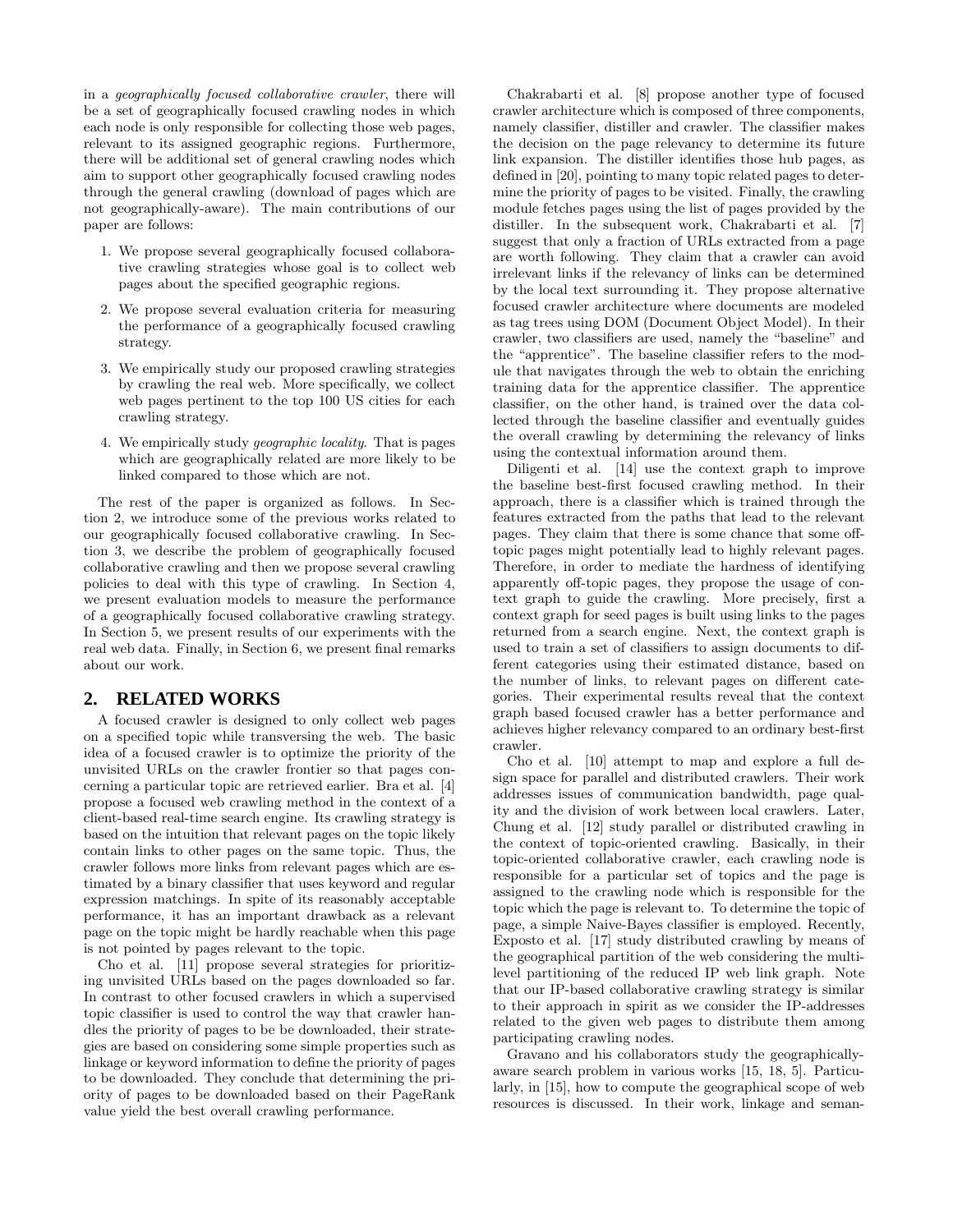tic information are used to assess the geographical scope of web resources. Their basic idea is as follows. If a reasonable number of links pertinent to one particular geographic location point to a web resource and these links are smoothly distributed across the location, then this location is treated as one of the geographic scopes of the corresponding web resource. Similarly, if a reasonable number of location references is found within a web resource, and the location references are smoothly distributed across the location, then this location is treated as one of the geographical scopes of the web resource. They also propose how to solve aliasing and ambiguity. Recently, Markowotz et al. [22] propose the design and the initial implementation of a geographic search engine prototype for Germany. Their prototype extracts various geographic features from the crawled web dataset consisting of pages whose domain name contains "de". A geographic footprint, a set of relevant locations for page, is assigned to each page. Subsequently, the resulting footprint is integrated into the query processor of the search engine.

## **3. CRAWLING**

#### **3.1 Problem Description**

Even though, in theory, the targeted geographic locations of a geographically focused crawling can be any valid geographic location, in our paper, a geographic location refers to a city-state pair for the sake of simplicity. Therefore, given a list of city-state pairs, the goal of our geographically focused crawling is to collect web pages which are "relevant" to the targeted city-state pairs. Thus, after splitting and distributing the targeted city-state pairs to the participating crawling nodes, each participating crawling node would be responsible for the crawling of web pages relevant to its assigned city-state pairs.

Example 1. Given {(New York, NY), (Houston, TX)} as the targeted city-state pairs and 3 crawling nodes  $\{C_{n_1},$  $Cn_2$ ,  $Cn_3$ , one possible design of geographically focused collaborative crawler is to assign (New York,  $NY$ ) to  $Cn_1$  and (Houston, TX) to  $Cn_2$ .

Particularly, for our experiments, we perform the geographically focused crawling of pages targeting the top 100 US cities, which will be explained later in Section 5. We use some general notations to denote the targeted city-state pairs and crawling nodes as follows. Let  $TC = \{(c_1, s_1),$  $\ldots, (c_n, s_n)$  denote the set of targeted city-state pairs for our crawling where each  $(c_i, s_i)$  is a city-state pair. When it is clear in the context, we will simply denote  $(c_i, s_i)$  as  $c_i$ . Let  $CR = \{C_{n_1}, \ldots, C_{n_m}\}\$  denote the set of participating crawling nodes for our crawling. The main challenges that have to be dealt by a geographically focused collaborative crawler are the following:

- How to split and then distribute  $TC = \{c_1, \ldots, c_n\}$ among the participating  $CR = \{C_{1}, \ldots, C_{n_m}\}\$
- Given a retrieved page p, based on what criteria we assign the extracted URLs from p to the participating crawling nodes.



a) All  $l$  URLs extracted from  $q$  are transferred to another crawling node (the worst scenario for policy A)



b) Page  $q$  is transferred to the  $m$  number of crawling nodes, but all URLs extracted from each q of the crawling nodes are not transferred to other crawling nodes (the best scenario for policy B)

Figure 1: Exchange of the extracted URLs

#### **3.2 Assignment of the extracted URLs**

When a crawling node extracts the URLs from a given page, it has to decide whether to keep the URLs for itself or transfer them to other participating crawling nodes for further fetching of the URLs. Once the URL is assigned to a particular crawling node, it may be added to the node's pending queue. Given a retrieved page p, let  $pr(c_i|p)$  be the probability that page  $p$  is about the city-state pair  $c_i$ . Suppose that the targeted city-state pairs are given and they are distributed over the participating crawling nodes. There are mainly two possible policies for the exchange of URLs between crawling nodes.

- Policy A: Given the retrieved page  $p$ , let  $c_i$  be the most probable city-state pair about p, i.e.  $arg max_{c_i \in TC}$  $pr(c_i|p)$ . We assign each extracted URL from page p to the crawling node  $C_{n_j}$  responsible on  $c_i$
- Policy B: Given the retrieved page p, let  $\{c_{p_1}, \ldots, c_{p_k}\}\$  $\subset TC$  be the set of city-state pairs whose  $Pr(c_{p_i}|p) \neq$ 0. We assign each extracted URL from page  $p$  to EACH crawling node  $Cn_j$  responsible on  $c_{p_i} \in TC$ ,

Lemma 2. Let b be the bandwidth cost and let c be the inter-communication cost between crawling nodes. If  $b > c$ , then the Policy A is more cost effective than the Policy B.

Proof: Given an extracted URL q from page p, let m be the number of crawling nodes used by the Policy B (crawling nodes which are assigned to download q). Since the cost for the policy A and B is equal when  $m = 1$ , we suppose  $m > 2$ . Let l be the total number of URLs extracted from q. Let  $C(A)$  and  $C(B)$  be the sum of total inter-communication cost plus the bandwidth cost for the Policy A and Policy B respectively. One can easily verify that the cost of download for q and all URLs extracted from q is given as  $C(A) \leq$  $b+l\cdot(c+b)$  as shown in Figure 1a) and  $C(B)\geq m\cdot b+l\cdot m\cdot b$ .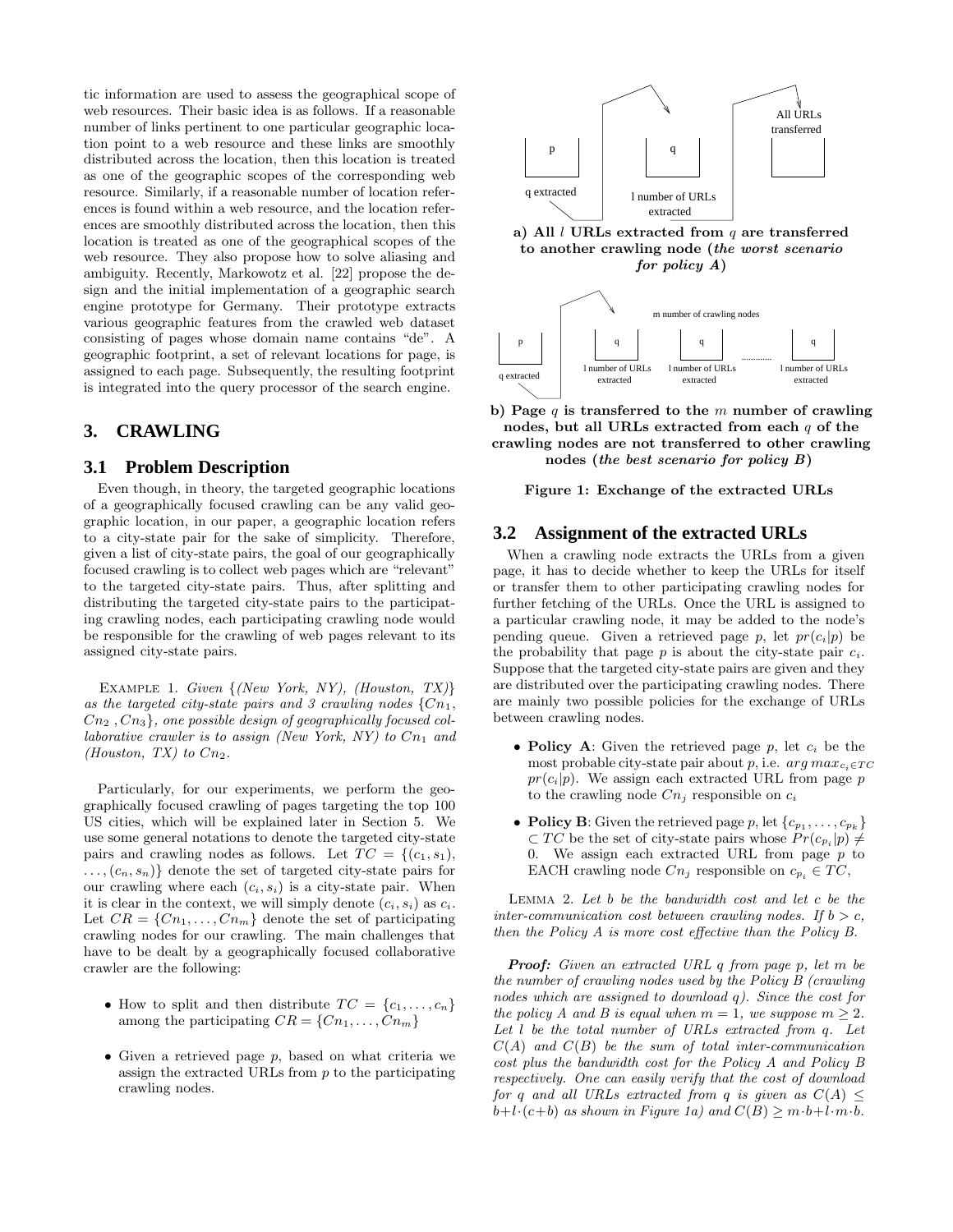as shown in Figure 1b). Therefore, it follows that  $C(A) \leq$  $C(B)$  since  $m \geq 2$  and  $b > c$ .

The assignment of extracted URLs for each retrieved page of all crawling collaboration strategies that we consider next will be based on the Policy A.

#### **3.3 Hash Based Collaboration**

We consider the hash based collaboration, which is the approach taken by most of collaborative crawlers, for the sake of comparison of this basic approach to our geographically focused collaboration strategies. The goal of hash based collaboration is to implementing a distributed crawler partition over the web by computing hash functions over URLs. When a crawling node extracts a URL from the retrieved page, a hash function is then computed over the URL. The URL is assigned to the participating crawling node responsible for the corresponding hash value of the URL. Since we are using a uniform hash function for our experiments, we will have a considerable data exchange between crawling nodes since the uniform hash function will map most of URLs extracted from the retrieved page to remote crawling nodes.

# **3.4 Geographically Focused Collaborations**

We first divide up  $CR$ , the set of participating crawling nodes, into geographically sensitive nodes and general nodes. Even though, any combination of geographically sensitive and general crawling nodes is allowed, the architecture of our crawler consists of five geographically sensitive and one general crawling node for our experiments. A geographically sensitive crawling node will be responsible for the download of pages pertinent to a subset targeted city-state pairs while a general crawling node will be responsible for the download of pages which are not geographically-aware supporting other geographically sensitive nodes.

Each collaboration policy considers a particular set of features for the assessment of the geographical scope of page (whether a page is pertinent to a particular city-state pair or not). From the result of this assessment, each extracted URL from the page will be assigned to the crawling node that is responsible for the download of pages pertinent to the corresponding city-state pair.

#### *3.4.1 URL Based*

The intuition behind the URL based collaboration is that pages containing a targeted city-state pair in their URL address might potentially guide the crawler toward other pages about the city-state pair. More specifically, for each extracted URL from the retrieved page  $p$ , we verify whether the city-state pair  $c_i$  is found somewhere in the URL address of the extracted URL. If the city-state pair  $c_i$  is found, then we assign the corresponding URL to the crawling node which is responsible for the download of pages about  $c_i$ .

#### *3.4.2 Extended Anchor Text Based*

Given link text  $l$ , an extended anchor text of  $l$  is defined as the set of prefix and suffix tokens of l of certain size. It is known that extended anchor text provides valuable information to characterize the nature of the page which is pointed by link text. Therefore, for the extended anchor text based collaboration, our assumption is that pages associated with the extended anchor text, in which a targeted city-state pair  $c_i$  is found, will lead the crawler toward those pages about  $c_i$ . More precisely, given retrieved page  $p$ , and the extended anchor text  $l$  found somewhere in  $p$ , we verify whether the city-state pair  $c_i \text{ }\subset TC$  is found as part of the extended anchor text l. When multiple findings of city-state occurs, then we choose the city-state pair that is the closest to the link text. Finally, we assign the URL associated with  $l$  to the crawling node that is responsible for the download of pages about  $c_i$ .

#### *3.4.3 Full Content Based*

In [15], the location reference is used to assess the geographical scope of page. Therefore, for the full content based collaboration, we perform a content analysis of the retrieved page to guide the crawler for the future link expansion. Let  $pr((c_i, s_i)|p)$  be the probability that page p is about city-state pair  $(c_i, s_i)$ . Given TC and page p, we compute  $pr((c_i, s_i)|p)$  for  $(c_i, s_i) \in TC$  as follows:

$$
pr((c_i, s_i)|p) = \alpha \cdot \#((c_i, s_i), p) + (1 - \alpha) \cdot pr(s_i|c_i) \cdot \#(c_i, p) \tag{1}
$$

where  $\#((c_i, s_i), p)$  denotes the number of times that the city-state pair  $(c_i, s_i)$  is found as part of the content of  $p, \#(c_i, p)$  denotes the number of times (independent of  $#((c_i, s_i), p))$  that the city reference  $c_i$  is found as part of the content of  $p$ , and  $\alpha$  denotes the weighting factor. For our experiments,  $\alpha = 0.7$  was used.

The probability  $pr(s_i|c_i)$  is calculated under two simplified assumptions: (1)  $pr(s_i|c_i)$  is dependent on the real population size of  $(c_i, s_i)$  (e.g., Population of Kansas City, Kansas is 500,000). We obtain the population size for each city city-data.com<sup>3</sup>. (2)  $pr(s_i|c_i)$  is dependent on the number of times that the state reference is found (independent of  $#((c_i, s_i), p))$  as part of the content of p. In other words, our assumption for  $pr(s_i | c_i)$  can be written as

$$
pr(s_i|c_i) \propto \beta S(s_i|c_i) + (1-\beta)\tilde{S}(s_i|p) \tag{2}
$$

where  $S(s_i|c_i)$  is the normalized form of the population size of  $(c_i, s_i)$ ,  $\tilde{S}(s_i|p)$  is the normalized form of the number of appearances of the state reference  $s_i$ , independent of  $#((c_i, s_i), p)$ , within the content of p, and  $\beta$  denotes the weighting factor. For our experiments,  $\beta = 0.5$  was used. Therefore,  $pr((c_i, s_i)|p)$  is computed as

$$
pr((c_i, s_i)|p) = \alpha \cdot #((c_i, s_i), p) + (1 - \alpha) \cdot (\beta S(s_i|c_i) + (1 - \beta) \tilde{S}(s_i|p)) \cdot #(c_i, p) \qquad (3)
$$

Finally, given a retrieve page  $p$ , we assign all extracted URLs from  $p$  to the crawling node which is responsible for pages relevant to arg  $max_{(c_i, s_i) \in TC} Pr((c_i, s_i)|p)$ .

#### *3.4.4 Classification Based*

Chung et al. [12] show that the classification based collaboration yields a good performance for the topic-oriented collaborative crawling. Our classification based collaboration for the geographically crawling is motivated by their work. In this type of collaboration, the classes for the classifier are the partitions of targeted city-state pairs. We train our classifier to determine  $pr(c_i|p)$ , the probability that the retrieved page  $p$  is pertinent to the city-state pair  $c_i$ . Among various possible classification methods, we chose the Naive-Bayes classifier [25] due to its simplicity. To obtain training

<sup>3</sup>http://www.city-data.com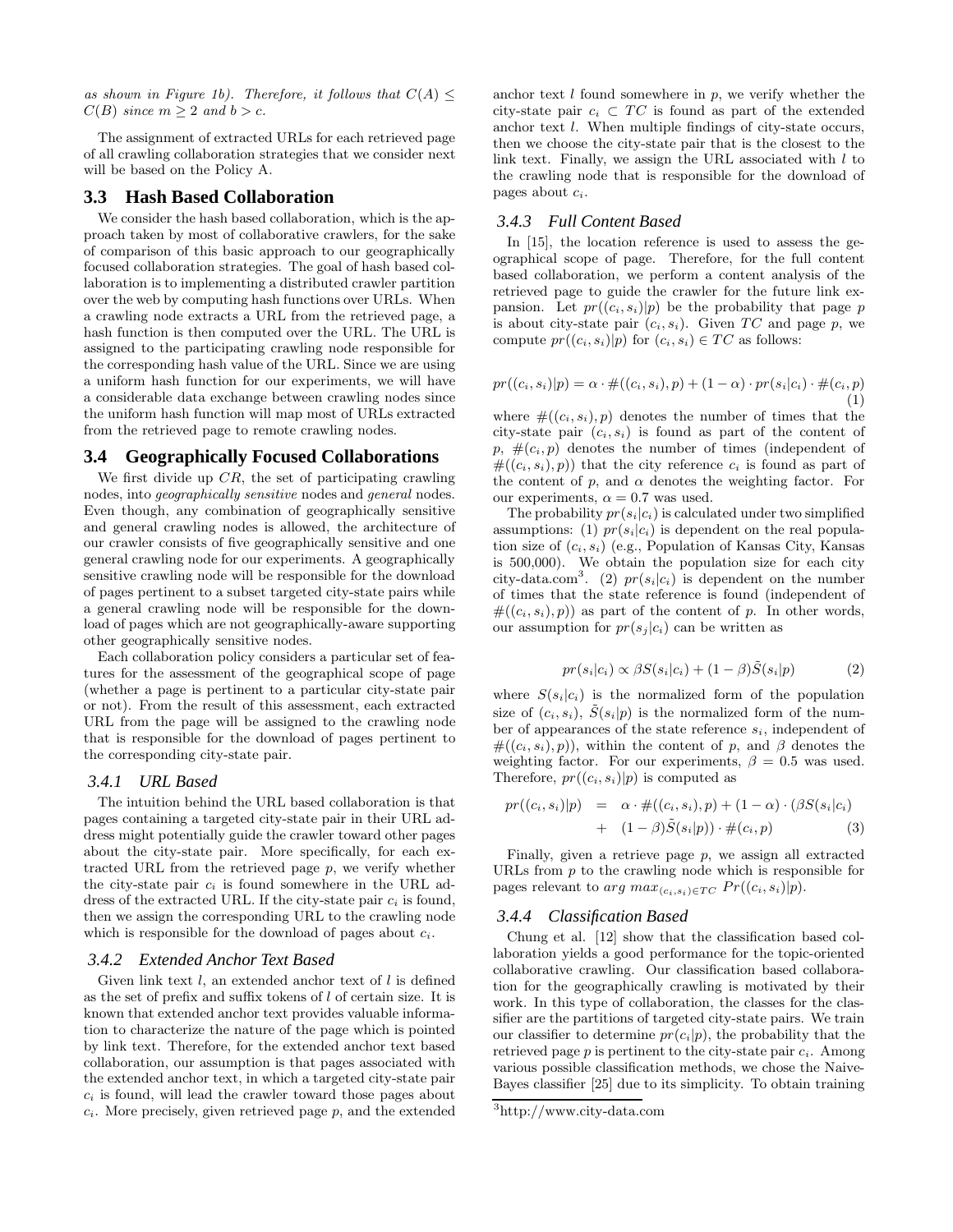data, pages from the Open Directory Project  $(ODP)^4$  were used. For each targeted city-state pair, we download all pages under the corresponding city-state category which, in turn, is the child category for the "REGIONAL" category in the ODP. The number of pages downloaded for each citystate pair varied from 500 to 2000. We also download a set of randomly chosen pages which are not part of any city-state category in the ODP. We download 2000 pages for this purpose. Then, we train our Naive-Bayes classifier using these training data. Our classifier determines whether a page p is pertinent to either of the targeted city-state pairs or it is not relevant to any city-state pair at all. Given the retrieved page  $p$ , we assign all extracted URLs from  $p$  to the crawling node which is responsible for the download of pages which are pertinent to arg  $max_{c_i \in T C} pr(c_i|p)$ .

#### *3.4.5 IP-Address Based*

The IP-address of the web service indicates the geographic location at which the web service is hosted. The IP-address based collaboration explores this information to control the behavior of the crawler for further downloads. Given a retrieved page  $p$ , we first determine the IP-address of the web service from which the crawler downloaded  $p$ . With this IPaddress, we use the IP-address mapping tool to obtain the corresponding city-state pair of the given IP, and then we assign all extracted URLs of page  $p$  to the crawling node which is responsible on the computed city-state pair. For the IPaddress mapping tool, freely available IP address mapping tool,  $hostip.info(API)^5$  is employed.

### **3.5 Normalization and Disambiguation of City Names**

As indicated in [2, 15], problems of aliasing and ambiguity arise when one wants to map the possible city-state reference candidate to an unambiguous city-state pair. In this section, we describe how we handle these issues out.

- Aliasing: Many times different names or abbreviations are used for the same city name. For example, Los Angeles can be also referred as LA or L.A. Similar to [15], we used the web database of the United States Postal Service  $(USPS)^6$  to deal with aliasing. The service returns a list of variations of the corresponding city name given the zip code. Thus, we first obtained the list of representative zip codes for each city in the list using the US Zip Code Database product, purchased from ZIPWISE<sup>7</sup>, and then we obtain the list of possible names and abbreviations for each city from the USPS.
- Ambiguity: When we deal with city names, we have to deal with the ambiguity of the city name reference. First, we can not guarantee whether the possible city name reference actually refers to the city name. For instance, New York might refer to New York as city name or New York as part of the brand name "New York Fries" or New York as state name. Second, a city name can refer to cities in different states. For example, four states, New York, Georgia, Oregon and

California, have a city called Albany. For both cases, unless we fully analyze the context in which the reference was made, the city name reference might be inherently ambiguous. Note that for the full content based collaboration, the issue of ambiguity is already handled through the term  $pr(s_i|c_i)$  of the Eq. 2. For the extended anchor text based and the URL based collaborations, we always treat the possible city name reference as the city that has the largest population size. For instance, Glendale found in either the URL address of page or the extended anchor text of page would be treated as the city name reference for Glendale,  $AZ.^8$ .

# **4. EVALUATION MODELS**

To assess the performance of each crawling collaboration strategy, it is imperative to determine how much geographically-aware pages were downloaded for each strategy and whether the downloaded pages are actually pertinent to the targeted geographic locations. Note that while some previous works [2, 15, 18, 5] attempt to define precisely what a geographically-aware page is, determining whether a page is geographically-aware or not remains as an open problem [2, 18]. For our particular application, we define the notion of geographical awareness of page through geographic entities [21]. We refer the address description of a physical organization or a person as geographic entity. Since the targeted geographical city-state pairs for our experiments are the top 100 US cities, a geographic entity in the context of our experiments are further simplified as an address information, following the standard US address format, for any of the top 100 US cities. In other words, a geographic entity in our context is a sequence of Street Number, Street Name, City Name and State Name, found as part of the content of page. Next, we present various evaluation measures for our crawling strategies based on geographic entities. Additionally, we present traditional measures to quantify the performance of any collaborative crawling. Note that our evaluation measures are later used in our experiments.

- Geo-coverage: When a page contain at least one geographic entity (i.e. address information), then the page is clearly a geographically aware page. Therefore, we define the geo-coverage of retrieved pages as the number of retrieved pages with at least one geographic entity, pertinent to the targeted geographical locations (e.g., the top US 100 cities) over the total number of retrieved pages.
- Geo-focus: Each crawling node of the geographically focused collaborative crawler is responsible for a subset of the targeted geographic locations. For instance, suppose we have two geographically sensitive crawling nodes  $Cn_1$ , and  $Cn_2$ , and the targeted city-state pairs as {(New York, NY),(Los Angeles, CA)}. Suppose  $C_{n_1}$  is responsible for crawling pages pertinent to (New York, NY) while  $Cn_2$  is responsible for crawling

<sup>4</sup>http://www.dmoz.org

<sup>5</sup>http://www.hostip.info

 $6$ http://www.usps.gov

<sup>7</sup>http://www.zipwise.com

<sup>8</sup>Note that this simple approach does minimally hurt the overall crawling. For instance, in many cases, even the incorrect assessment of the state name reference New York instead of the correct city name reference New York, would result into the assignment of all extracted URLs to the correct crawling node.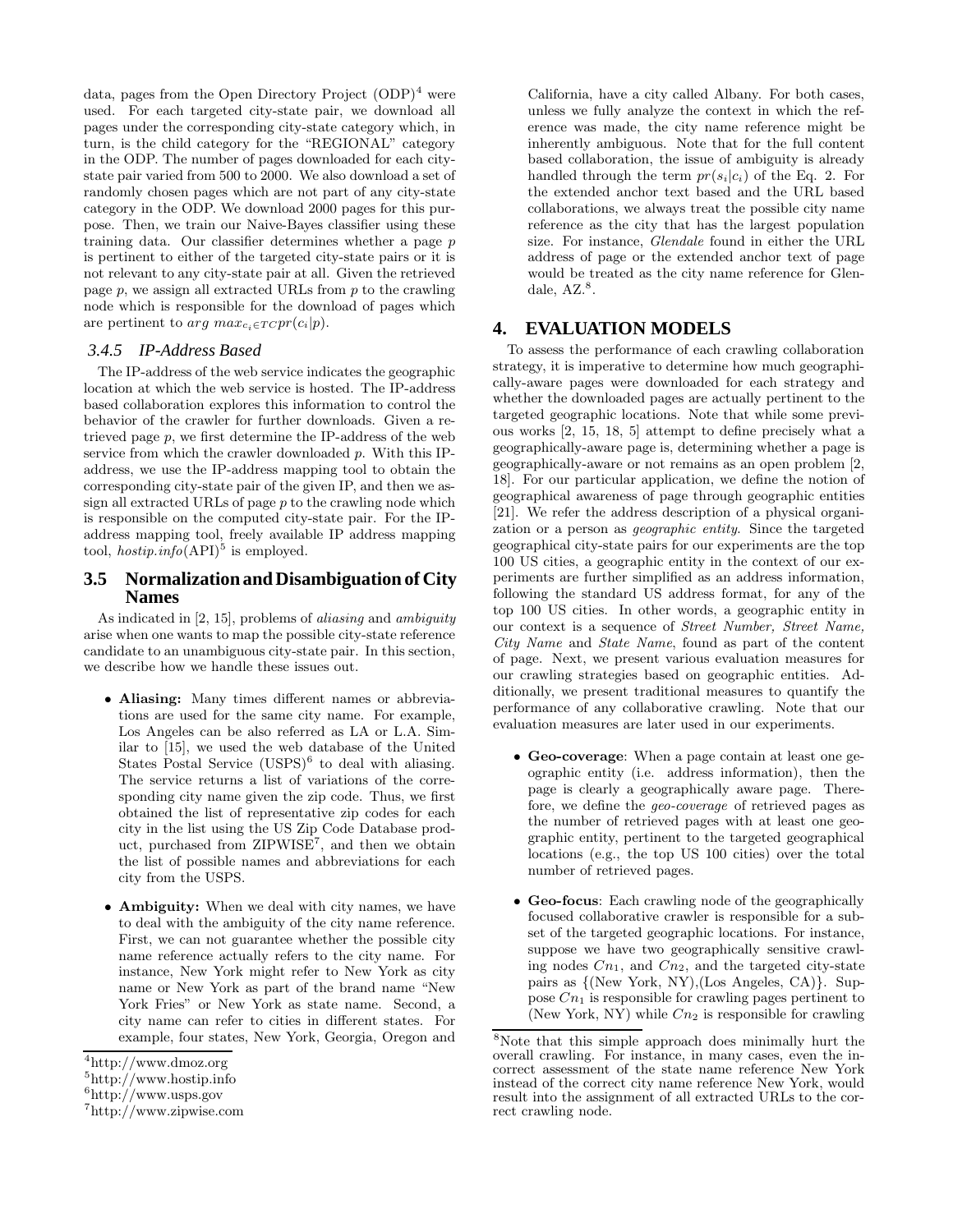

Figure 2: An example of geo-centrality measure

pages pertinent to (Los Angeles, CA). Therefore, if the  $Cn<sub>1</sub>$  has downloaded a page about Los Angeles, CA, then this would be clearly a failure of the collaborative crawling approach.

To formalize this notion, we define the geo-focus of a crawling node, as the number of retrieved pages that contain at least one geographic entity of the assigned city-state pairs of the crawling node.

• Geo-centrality: One of the most frequently and fundamental measures used for the analysis of network structures is the centrality measure which address the question of how central a node is respect to other nodes in the network. The most commonly used ones are the degree centrality, eigenvector centrality, closeness centrality and betweenness centrality [3]. Motivated by the closeness centrality and the betweenness centrality, Lee et al. [21] define novel centrality measures to assess how a node is central with respect to those geographically-aware nodes (pages with geographic entities). A geodesic path is the shortest path, in terms of the number of edges transversed, between a specified pair of nodes. Geo-centrality measures are based on the geodesic paths from an arbitrary node to a geographically aware node.

Given two arbitrary nodes,  $p_i, p_j$ , let  $GD(p_i, p_j)$  be the geodesic path based distance between  $p_i$  and  $p_j$ (the length of the geodesic path). Let  $w_{GD(p_i, p_j)} =$  $1/m^{GD(p_i, p_j)}$  for some  $m \in \Re$  and we define  $\delta(p_i, p_j)$ as

$$
\delta(p_i, p_j) = \begin{cases} w_{GD(p_i, p_j)} & \text{if } p_j \text{ is geographically} \\ w_{\text{average}} & \text{where } p_j \text{ is the same} \\ 0 & otherwise \end{cases}
$$

For any node  $p_i$ , let  $\Omega_k(p_i) = \{p_i | GD(p_i, p_j) < k\}$  be the set nodes of whose geodesic distance from  $p_i$  is less than k.

Given  $p_i$ , let  $Gct_k(p_i)$  be defined as

$$
G C t_k(p_i) = \sum_{p_j \in \Omega_k(p_i)} \delta(p_i,p_j)
$$

Intuitively the geo-centrality measure computes how many links have to be followed by a user which starts his navigation from page  $p_i$  to reach geographicallyaware pages. Moreover,  $w_{GD(p_i, p_j)}$  is used to penalize each following of link by the user.

Example 3. Let consider the graph structure of Figure 2. Suppose that the weights are given as  $w_0 =$  $1, w_1 = 0.1, w_2 = 0.01$ , *i.e.* each time a user navigates a link, we penalize it with 0.1. Given the root node 1 containing at least one geo-entity, we have  $\Omega_2(node 1)=$  ${1, \ldots, 8}$ . Therefore, we have  $w_{GD(node 1, node 1)} = 1$ ,  $w_{GD(node 1, node 2)} = 0.1, w_{GD(node 1, node 3)} = 0.1,$  $w_{GD(node 1, node 4)} = 0.1, w_{GD(node 1, node 5)} = 0.01,$  $w_{GD(node 1, node 6)} = 0.01, w_{GD(node 1, node 7)} = 0.01,$  $w_{GD(node 1, node 8)} = 0.01$ . Finally,  $GCt_k(node 1)$ 1.34.

- Overlap: The Overlap measure is first introduced in [10]. In the collaborative crawling, it is possible that different crawling nodes download the same page multiple times. Multiple downloads of the same page are clearly undesirable. Therefore, the overlap of retrieved pages is defined as  $\frac{N-I}{N}$  where N denotes the total number of downloaded pages by the overall crawler and I denotes the number of unique downloaded pages by the overall crawler. Note that the hash based collaboration approach does not have any overlap.
- Diversity: In a crawling, it is possible that the crawling is biased toward a certain domain name. For instance, a crawler might find a crawler trap which is an infinite loop within the web that dynamically produces new pages trapping the crawler within this loop [6]. To formalize this notion, we define the diversity as  $\frac{S}{N}$  where S denotes the number of unique domain names of downloaded pages by the overall crawler and N denotes the total number of downloaded pages by the overall crawler.
- Communication overhead: In a collaborative crawling, the participating crawling nodes need to exchange URLs to coordinate the overall crawling work. To quantify how much communication is required for this exchange, the communication overhead is defined in terms of the exchanged URLs per downloaded page [10].

#### **5. CASE STUDY**

In this section, we present the results of experiments that we conducted to study various aspects of the proposed geographically focused collaborative crawling strategies.

#### **5.1 Experiment Description**

We built an geographically focused collaborative crawler that consists of one general crawling node,  $Cn_0$  and five geographically sensitive crawling nodes,  $\{C_{1}, \ldots, C_{n_5}\}\$ , as described in Section 3.4. The targeted city-state pairs were the top 100 US cities by the population size, whose list was obtained from the city-data.com<sup>9</sup>.

We partition the targeted city-state pairs according to their time zone to assign these to the geographically sensitive crawling nodes as shown in Table 1. In other words, we have the following architecture design as illustrated in Figure 3.  $C_{n_0}$  is general crawler targeting pages which are not geographically-aware.  $C_{n_1}$  targets the Eastern time zone with 33 cities.  $C_{n_2}$  targets the Pacific time zone with 22 cities.  $Cn_3$  targets the Mountain time zone with 10 cities.

<sup>9</sup>www.city-data.com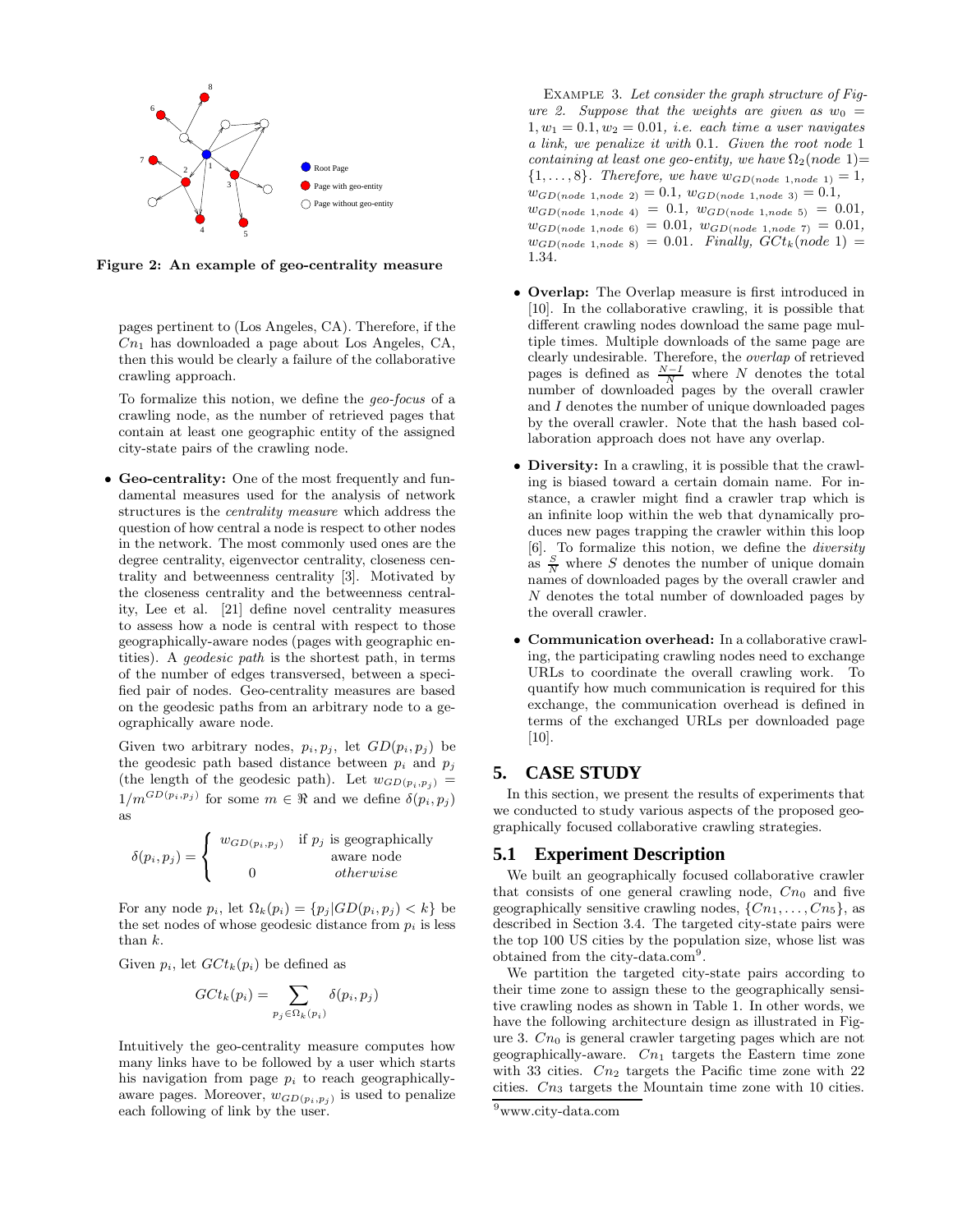| Time Zone                | State Name      | Cities                                |  |  |
|--------------------------|-----------------|---------------------------------------|--|--|
| Central                  | AT <sub>1</sub> | Birmingham, Montgomery, Mobile        |  |  |
| Alaska                   | AК              | Anchorage                             |  |  |
| Mountain                 | AR              | Phoenix, Tucson, Mesa,                |  |  |
|                          |                 | Glendale, Scottsdale                  |  |  |
| Pacific                  | CA              | Los Angeles, San Diego, San Jose      |  |  |
|                          |                 | San Francisco, Long Beach, Fresno     |  |  |
|                          |                 | Oakland, Santa Ana, Anaheim           |  |  |
|                          |                 | Bakersfield, Stockton, Fremont        |  |  |
|                          |                 | Glendale, Riverside, Modesto          |  |  |
|                          |                 | Sacramento, Huntington Beach          |  |  |
| Mountain                 | CO              | Denver, Colorado Springs, Aurora      |  |  |
| Eastern                  | DС              | Washington                            |  |  |
| Eastern                  | FL              | Hialeah                               |  |  |
| Eastern                  | GА              | Atlanta, Augusta-Richmond County      |  |  |
| Hawaii                   | $_{\rm HI}$     | Honolulu                              |  |  |
| Mountain                 | ΙD              | Boise                                 |  |  |
| Central                  | п.              | Chicago                               |  |  |
| Central                  | IN              | Indianapolis, Fort Wayne              |  |  |
| Central                  | ΙA              | Des Moines                            |  |  |
| Central                  | КA              | Wichita                               |  |  |
| Eastern                  | ΚE              | Lexington-Fayette, Louisville         |  |  |
| Central                  | LO              | New Orleans, Baton Rouge              |  |  |
|                          |                 | Shreveport                            |  |  |
| Eastern                  | MD              | Baltimore                             |  |  |
| Eastern                  | MA              | <b>Boston</b>                         |  |  |
| Eastern                  | MT              | Detroit, Grand Rapids                 |  |  |
| Central                  | MΝ              | Minneapolis, St. Paul                 |  |  |
| Central                  | ΜО              | Kansas City, St. Louis                |  |  |
| $\rm Central$            | NΕ              | Omaha, Lincoln                        |  |  |
| Pacific                  | $_{\rm NV}$     | Las Vegas                             |  |  |
| Eastern                  | NJ              | Newark, Jersey City                   |  |  |
| Mountain                 | NΜ              | Albuquerque                           |  |  |
| $\operatorname{Eastern}$ | $_{\rm NY}$     | New York, Buffalo, Rochester, Yonkers |  |  |
| Eastern                  | NΟ              | Charlotte, Raleigh, Greensboro        |  |  |
|                          |                 | Durham, Winston-Salem                 |  |  |
| Eastern                  | OН              | Columbus, Cleveland                   |  |  |
|                          |                 | Cincinnati, Toledo, Akron             |  |  |
| Central                  | ОК              | Oklahoma City, Tulsa                  |  |  |
| Pacific                  | ΟR              | Portland                              |  |  |
| $E$ astern               | PA              | Philadelphia, Pittsburgh              |  |  |
| Central                  | ТX              | Houston, Dallas, San Antonio, Austin  |  |  |
|                          |                 | El Paso, Fort Worth                   |  |  |
|                          |                 | Arlington, Corpus Christi             |  |  |
|                          |                 | Plano, Garland, Lubbock, Irving       |  |  |
| Eastern                  | VI              | Virginia Beach, Norfolk               |  |  |
|                          |                 | Chesapeake, Richmond, Arlington       |  |  |
| Pacific                  | WA              | Seattle, Spokane, Tacoma              |  |  |
| Central                  | WI              | Milwaukee, Madison                    |  |  |

Table 1: Top 100 US cities and their time zone



Figure 3: Architecture of our crawler

 $Cn_4$  targets the Central time zone with 33 cities. Finally,  $Cn<sub>5</sub>$  targets the Hawaii-Aleutian and Alaska time zones with two cities.

We developed our collaborative crawler by extending the open source crawler,  $larbin^{10}$  written in C++. Each crawling node was to dig each domain name up to the five levels of depth. The crawling nodes were deployed over 2 servers, each of them with 3.2 GHz dual P4 processors, 1 GB of RAM, and 600 GB of disk space. We ran our crawler for the period of approximately 2 weeks to download approximately 12.8 million pages for each crawling strategy as shown in Table 2. For each crawling process, the usable bandwidth was limited to 3.2 mbps, so the total maximum bandwidth used by our crawler was 19.2 mbps. For each crawling, we used the category "Top: Regional: North America: United States" of the ODP as the seed page of crawling. The IP mapping tool used in our experiments did not return the

| Download size<br>Type of collaboration           |  |
|--------------------------------------------------|--|
| Hash Based<br>$12.872 \;{\rm m}$                 |  |
| URL Based<br>$12.872 \;{\rm m}$                  |  |
| $12.820 \text{ m}$<br>Extended Anchor Text Based |  |
| $12.878$ m<br>Simple Content Analysis Based      |  |
| Classification Based<br>$12.874$ m               |  |
| IP Address Based<br>12.874 m                     |  |

Table 2: Number of downloaded pages

corresponding city-state pairs for Alaska and Hawaii, so we ignored Alaska and Hawaii for our IP-address based collaborative crawling.

# **5.2 Discussion**

#### *5.2.1 Quality Issue*

As the first step toward the performance evaluation of our crawling strategies, we built an extractor for the extraction of geographic entities (addresses) from downloaded pages. Our extractor, being a gazetteer based, extracted those geographic entities using a dictionary of all possible city name references for the top 100 US cities augmented by a list of all possible street abbreviations (e.g., street, avenue, av., blvd) and other pattern matching heuristics. Each extracted geographic entity candidate was further matched against the database of possible street names for each city that we built from the 2004 TIGER/Line files<sup>11</sup>. Our extractor was shown to yield 96% of accuracy out of 500 randomly chosen geographic entities.

We first analyze the geo-coverage of each crawling strategy as shown in Table 3. The top performers for the geocoverage are the URL based and extended anchor text based collaborative strategies whose portion of pages downloaded with geographic entities was 7.25% and 7.88%, respectively, strongly suggesting that URL address of page and extended anchor text of link are important features to be considered for the discovery of geographically-aware pages. The next best performer with respect to geo-coverage was the full content based collaborative strategy achieving geo-coverage of 4.89%. Finally, the worst performers in the group of geographically focused collaborative policies were the classification based and the IP-address based strategies. The poor performance of the IP-address based collaborative policy shows that the actual physical location of web service is not necessarily associated with the geographical scopes of pages served by web service. The extremely poor performance of the classification based crawler is surprising since this kind of collaboration strategy shows to achieve good performance for the topic-oriented crawling [12]. Finally, the worst performance is observed with the URL-hash based collaborative policy as expected whose portion of pages with geographical entities out of all retrieved pages was less than 1%. In conclusion, the usage of even simple but intuitively sounding geographically focused collaborative policies can improve the performance of standard collaborative crawling by a factor of 3 to 8 for the task of collecting geographically-aware pages.

To check whether each geographically sensitive crawling node is actually downloading pages corresponding to their assigned city-state pairs, we used the geo-focus as shown in

<sup>10</sup>http://larbin.sourceforge.net/index-eng.html

 $11$ http://www.census.gov/geo/www/tiger/tiger2004se/ tgr2004se.html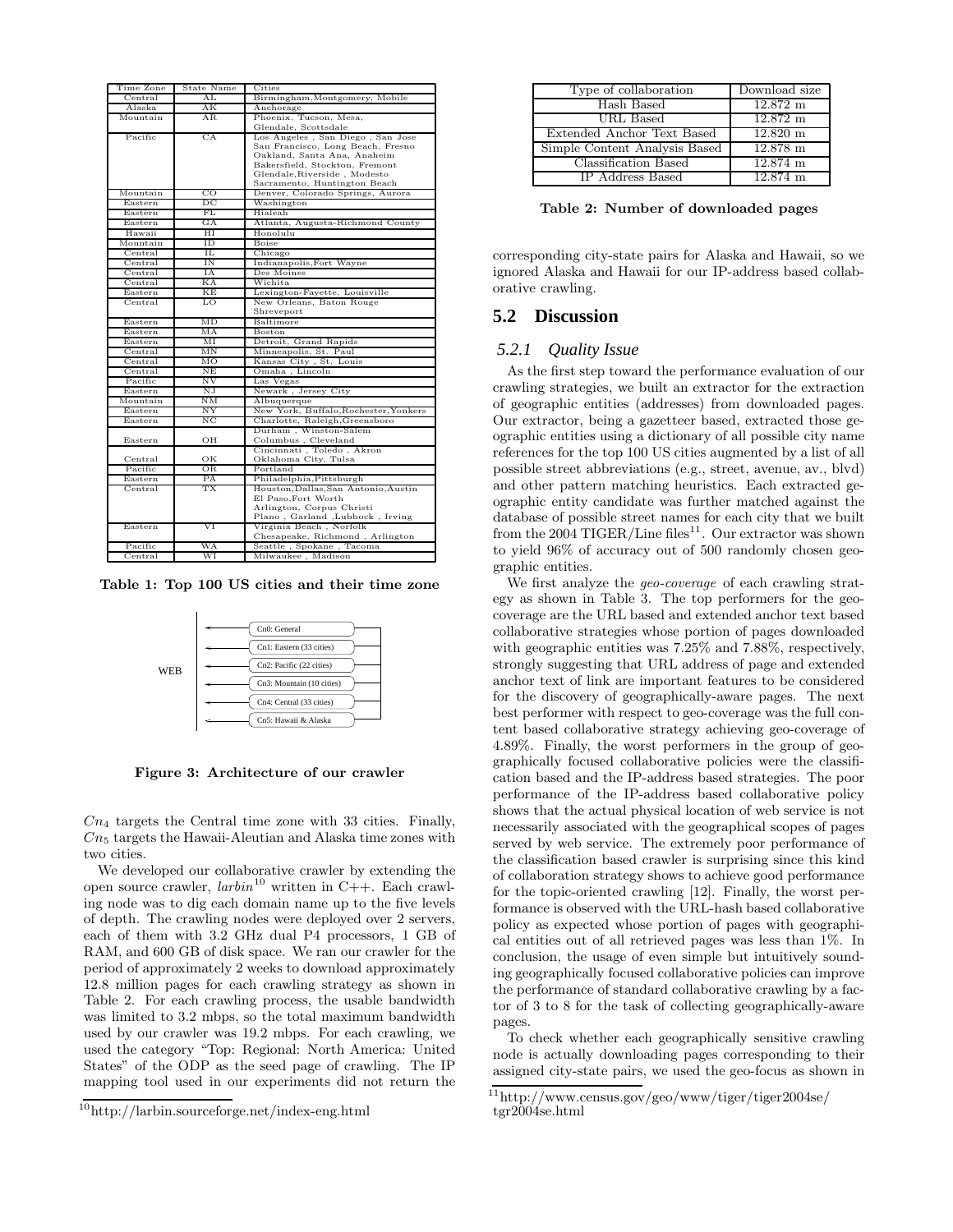| Type of collaboration      | $C_{10}$ | Cn1      | $\mathrm{Cn}2$ | $\mathrm{Cn}3$ | Cn4      | Cn5      | Average  | Average       |
|----------------------------|----------|----------|----------------|----------------|----------|----------|----------|---------------|
|                            |          |          |                |                |          |          |          | (without Cn0) |
| URL-Hash Based             | 1.15%    | $0.80\%$ | $0.77\%$       | $0.75\%$       | $0.82\%$ | $0.86\%$ | $0.86\%$ | $0.86\%$      |
| URL Based                  | $3.04\%$ | $7.39\%$ | $9.89\%$       | $9.37\%$       | $7.30\%$ | 13.10%   | 7.25%    | 8.63%         |
| Extended Anchor Text Based | 5.29%    | $6.73\%$ | $9.78\%$       | $9.99\%$       | $6.01\%$ | 12.24\%  | 7.88%    | 8.58%         |
| Full Content Based         | $1.11\%$ | $3.92\%$ | 5.79%          | 6.87%          | $3.24\%$ | $8.51\%$ | 4.89%    | 5.71%         |
| Classification Based       | $0.49\%$ | $1.23\%$ | 1.20\%         | 1.27\%         | $1.22\%$ | $1.10\%$ | $1.09\%$ | $1.21\%$      |
| IP-Address Based           | 0.81%    | $2.02\%$ | $1.43\%$       | 2.59%          | 2.74\%   | $0.00\%$ | $1.71\%$ | 2.20%         |

Table 3: Geo-coverage of crawling strategies

| Type of collaboration | $_{\rm Cn1}$ | $_{\rm Cn2}$ | $_{\rm Cn3}$ | Cn4   | Cn5     | Average |
|-----------------------|--------------|--------------|--------------|-------|---------|---------|
| URL based             | 91.7%        | 89.0%        | 82.8%        | 94.3% | 97.6%   | 91.1%   |
| Extended anchor       | 82.0%        | 90.5%        | 79.6%        | 76.8% | 92.3%   | 84.2%   |
| text based            |              |              |              |       |         |         |
| Full content based    | 75.2%        | 77.4%        | 75.1%        | 63.5% | 84.9%   | 75.2%   |
| Classification based  | 43.5%        | 32.6%        | 5.5%         | 25.8% | 2.9%    | 22.1%   |
| IP-Address based      | 59.6%        | 63.6%        | 55.6%        | 80.0% | $0.0\%$ | 51.8%   |

Table 4: Geo-focus of crawling strategies

| Type of collaboration | $C_{11}$ | Cn1  | Cn2  | Cn3  | $_{\rm Cn4}$ | Cn5  | Average |
|-----------------------|----------|------|------|------|--------------|------|---------|
| URL-hash based        | 0.45     | 0.47 | 0.46 | 0.49 | 0.49         | 0.49 | 0.35    |
| URL based             | 0.39     | 0.2  | 0.18 | 0.16 | 0.24         | 0.07 | 0.18    |
| Extended anchor       | 0.39     | 0.31 | 0.22 | 0.13 | 0.32         | 0.05 | 0.16    |
| text based            |          |      |      |      |              |      |         |
| Full content based    | 0.49     | 0.35 | 0.31 | 0.29 | 0.39         | 0.14 | 0.19    |
| Classification based  | 0.52     | 0.45 | 0.45 | 0.46 | 0.46         | 0.45 | 0.26    |
| IP-Address based      | 0.46     | 0.25 | 0.31 | 0.19 | 0.32         | 0.00 | 0.27    |

Table 5: Number of unique geographic entities over the total number of geographic entities

Table 4. Once again, the URL-based and the extended anchor text based strategies show to perform well with respect to this particular measure achieving in average above 85% of geo-focus. Once again, their relatively high performance strongly suggest that the city name reference within a URL address of page or an extended anchor text is a good feature to be considered for the determination of geographical scope of page. The geo-focus value of 75.2% for the content based collaborative strategy also suggests that the locality phenomena which occurs with the topic of page also occurs within the geographical dimension as well. It is reported, [13], that pages tend to reference (point to) other pages on the same general topic. The relatively high geo-focus value for the content based collaborative strategy indicates that pages on the similar geographical scope tend to reference each other. The IP-address based policy achieves 51.7% of geo-focus while the classification based policy only achieves 22.7% of geo-focus. The extremely poor geo-focus of the classification based policy seems to be due to the failure of the classifier for the determination of the correct geographical scope of page.

In the geographically focused crawling, it is possible that pages are biased toward a certain geographic locations. For instance, when we download pages on Las Vegas, NV, it is possible that we have downloaded a large number of pages which are focused on a few number of casino hotels in Las Vegas, NV which are highly referenced to each other. In this case, quality of the downloaded pages would not be that good since most of pages would contain a large number of very similar geographic entities. To formalize the notion, we depict the ratio between the number of unique geographic entities and the total number of geographic entities from the retrieved pages as shown in Table 5. This ratio verifies whether each crawling policy is covering sufficient number of pages whose geographical scope is different. It is interesting

| Type of collaboration      | Geo-centrality |
|----------------------------|----------------|
| Hash based                 | 0.0222         |
| URL based                  | 0.1754         |
| Extended anchor text based | 0.1519         |
| Full content based         | 0.0994         |
| Classification based       | 0.0273         |
| IP-address based           | 0.0380         |

Table 6: Geo-centrality of crawling strategies

| Type of collaboration      | Overlap  |
|----------------------------|----------|
| Hash Based                 | None     |
| URL Based                  | None     |
| Extended Anchor Text Based | 0.08461  |
| Full Content Based         | 0.173239 |
| Classification Based       | 0.34599  |
| IP-address based           | None     |

Table 7: Overlap of crawling strategies

to note that those geographically focused collaborative policies, which show to have good performance relative to the previous measures, such as the URL based, the extended anchor text based and the full content based strategies tend to discover pages with less diverse geographical scope. On the other hand, the less performed crawling strategies such as the IP-based, the classification based, the URL-hash based strategies are shown to collect pages with more diverse geographical scope.

We finally study each crawling strategy in terms of the geo-centrality measure as shown in Table 6. One may observe from Table 6 that the geo-centrality value provides an accurate view on the quality of the downloaded geo graphicallyaware pages for each crawling strategy since the geo-centrality value for each crawling strategy follows what we have obtained with respect to geo-coverage and geo-precision. URL based and extended anchor text based strategies show to have the best geo-centrality values with 0.1754 and 0.1519 respectively, followed by the full content based strategy with 0.0994, followed by the IP based strategy with 0.0380, and finally the hash based strategy and the classification based strategy show to have similarly low geo-centrality values.

#### *5.2.2 Performance Issue*

In Table 7, we first show the overlap measure which reflects the number of duplicated pages out of the downloaded pages. Note that the hash based policy does not have any duplicated page since its page assignment is completely independent of other page assignment. For the same reason, the overlap for the URL based and the IP based strategies are none. The overlap of the extended anchor text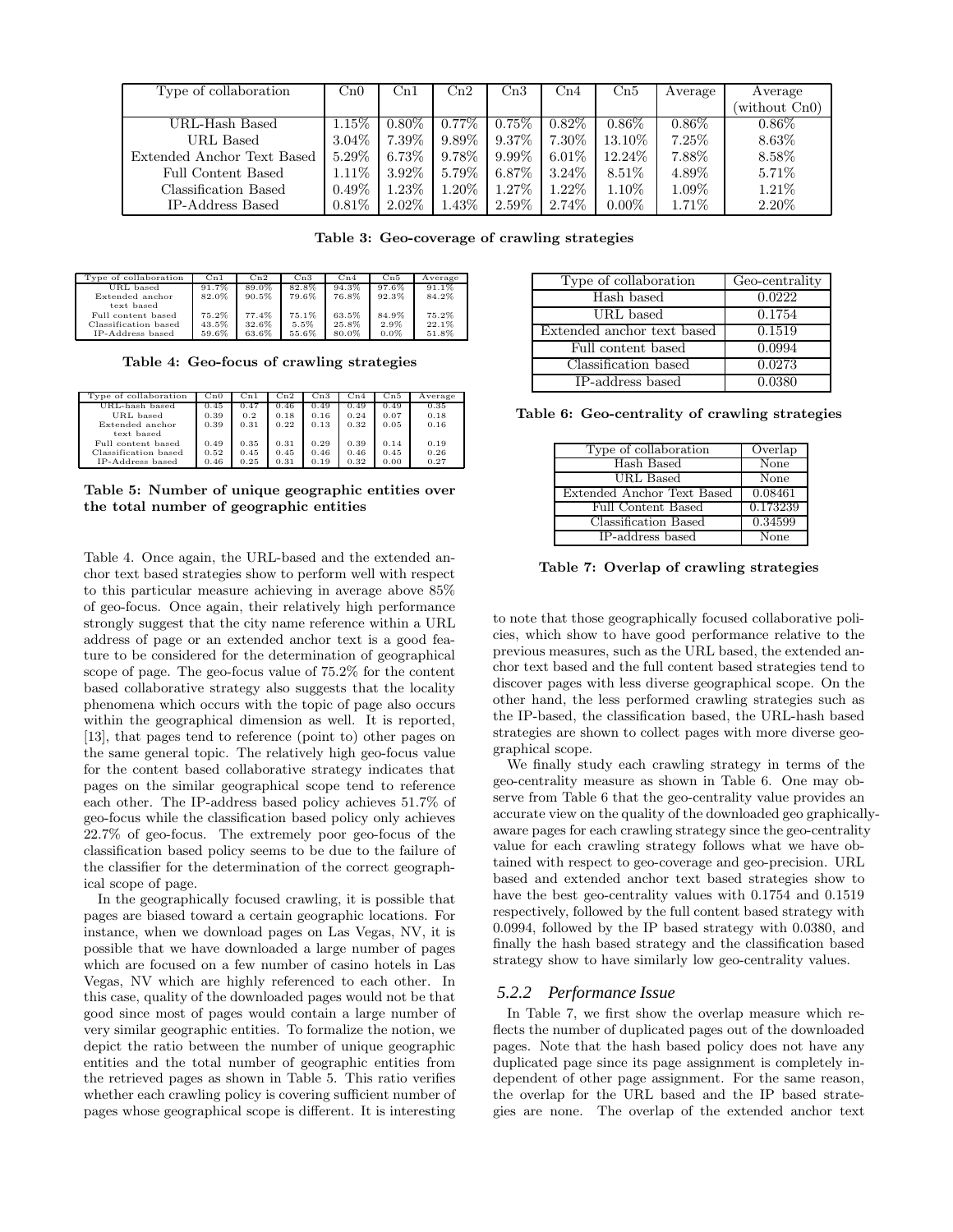| Type of collaboration      | Diversity |
|----------------------------|-----------|
| Hash Based                 | 0.0814    |
| URL Based                  | 0.0405    |
| Extended Anchor Text Based | 0.0674    |
| Full Content Based         | 0.0688    |
| Classification Based       | 0.0564    |
| IP-address based           | 0.3887    |

Table 8: Diversity of crawling strategies

based is 0.08461 indicating that the extended anchor text of page computes the geographically scope of the corresponding URL in an almost unique manner. In other words, there is low probability that two completely different city name references are found within a URL address. Therefore, this would be another reason why the extended anchor text would be a good feature to be used for the partition of the web within the geographical context. The overlap of the full content based and the classification based strategies are relatively high with 0.173239 and 0.34599 respectively.

In Table 8, we present the diversity of the downloaded pages. The diversity values of geographically focused collaborative crawling strategies suggest that most of the geographically focused collaborative crawling strategies tend to favor those pages which are found grouped under the same domain names because of their crawling method. Especially, the relatively low diversity value of the URL based strongly emphasizes this tendency. Certainly, this matches with the intuition since a page like "http://www.houston-guide.com" will eventually lead toward the download of its child page "http://www.houston-guide.com/guide/arts/framearts.html" which shares the same domain.

In Table 9, we present the communication-overhead of each crawling strategy. Cho and Garcia-Molina [10] report that the communication overhead of the Hash-Based with two processors is well above five. The communicationoverhead of the Hash-based policy that we have follows with what they have obtained. The communication overhead of geographically focused collaborative policies is relatively high due to the intensive exchange of URLs between crawling nodes.

In Table 10, we summarize the relative merits of the proposed geographically focused collaborative crawling strategies. In the Table, "Good" means that the strategy is expected to perform relatively well for the measure, "Not Bad" means that the strategy is expected to perform relatively acceptable for that particular measure, and "Bad" means that it may perform worse compared to most of other collaboration strategies.

#### **5.3 Geographic Locality**

Many of the potential benefits of topic-oriented collaborative crawling derive from the assumption of topic locality, that pages tend to reference pages on the same topic [12, 13]. For instance, a classifier is used to determine whether the child page is in the same topic as the parent page and then guide the overall crawling [12]. Similarly, for geographically focused collaborative crawling strategies we make the assumption of geographic locality, that pages tend to reference pages on the same geographic location. Therefore, the performance of a geographically focused collaborative crawling strategy is highly dependent on its way of exploiting the geographic locality. That is whether the correspond-

| Type of collaboration      | Communication overhead |
|----------------------------|------------------------|
| URL-hash based             | 13.89                  |
| URL based                  | 25.72                  |
| Extended anchor text based | 61.87                  |
| Full content text based    | 46.69                  |
| Classification based       | 58.38                  |
| IP-Address based           | 0.15                   |

Table 9: Communication-overhead

ing strategy is based on the adequate features to determine the geographical similarity of two pages which are possibly linked. We empirically study in what extent the idea of geographic locality holds. Recall that given the list of city-state pairs  $G = {\tilde{c}_1, \ldots, \tilde{c}_k}$  and a geographically focused crawling collaboration strategy (e.g., URL based collaboration),  $pr(\tilde{c}_i|p_i)$  is the probability that page is  $p_i$  is pertinent to city-state pair  $c_i$  according to that particular strategy. Let  $gs(p, q)$ , geographic similarity between pages p, q, be

$$
gs(p,q) = \begin{cases} 1 & \text{if } (arg \ max_{\tilde{c}_i \in G} Pr(\tilde{c}_i|p) \\ = arg \ max_{\tilde{c}_j \in G} Pr(\tilde{c}_j|q)) \\ 0 & \text{otherwise} \end{cases}
$$

In other words, our geographical similarity determines whether two pages are pertinent to the same city-state pair. Given Ω, the set of retrieved page for the considered crawling strategy, let  $\delta(\Omega)$  and  $\delta(\Omega)$  be

$$
\delta(\Omega) = \frac{|\{(p_i, p_j) \in \Omega \times \Omega | p_i, p_j \text{ linked and } gs(p, q) = 1\}|}{|\{(p_i, p_j) \in \Omega \times \Omega | p_i, p_j \text{ linked}\}|}
$$

$$
\tilde{\delta}(\Omega) = \frac{|\{(p_i, p_j) \in \Omega \times \Omega | p_i, p_j \text{ not linked and } gs(p, q) = 1\}|}{|\{(p_i, p_j) \in \Omega \times \Omega | p_i, p_j \text{ not linked}\}|}
$$

Note that  $\delta(\Omega)$  corresponds to the probability that a pair of linked pages, chosen uniformly at random, is pertinent to the same city-state pair under the considered collaboration strategy while  $\delta(\Omega)$  corresponds to the probability that a pair of unlinked pages, chosen uniformly at random, is pertinent to the same city-state pair under the considered collaboration strategy. Therefore, if the geographic locality occurs then we would expect to have high  $\delta(\Omega)$  value compared to that of  $\delta(\Omega)$ . We selected the URL based, the classification based, and the full content based collaboration strategies, and calculated both  $\delta(\Omega)$  and  $\delta(\Omega)$  for each collaboration strategy. In Table 11, we show the results of our computation. One may observe from Table 11 that those pages that share the same city-state pair in their URL address have the high likelihood of being linked. Those pages that share the same city-state pair in their content have some likelihood of being linked. Finally, those pages which are classified as sharing the same city-state pair are less likely to be linked. We may conclude the following:

- The geographical similarity of two web pages affects the likelihood of being referenced. In other words, geographic locality, that pages tend to reference pages on the same geographic location, clearly occurs on the web.
- A geographically focused collaboration crawling strategy which properly explores the adequate features for determining the likelihood of two pages being in the same geographical scope would expect to perform well for the geographically focused crawling.